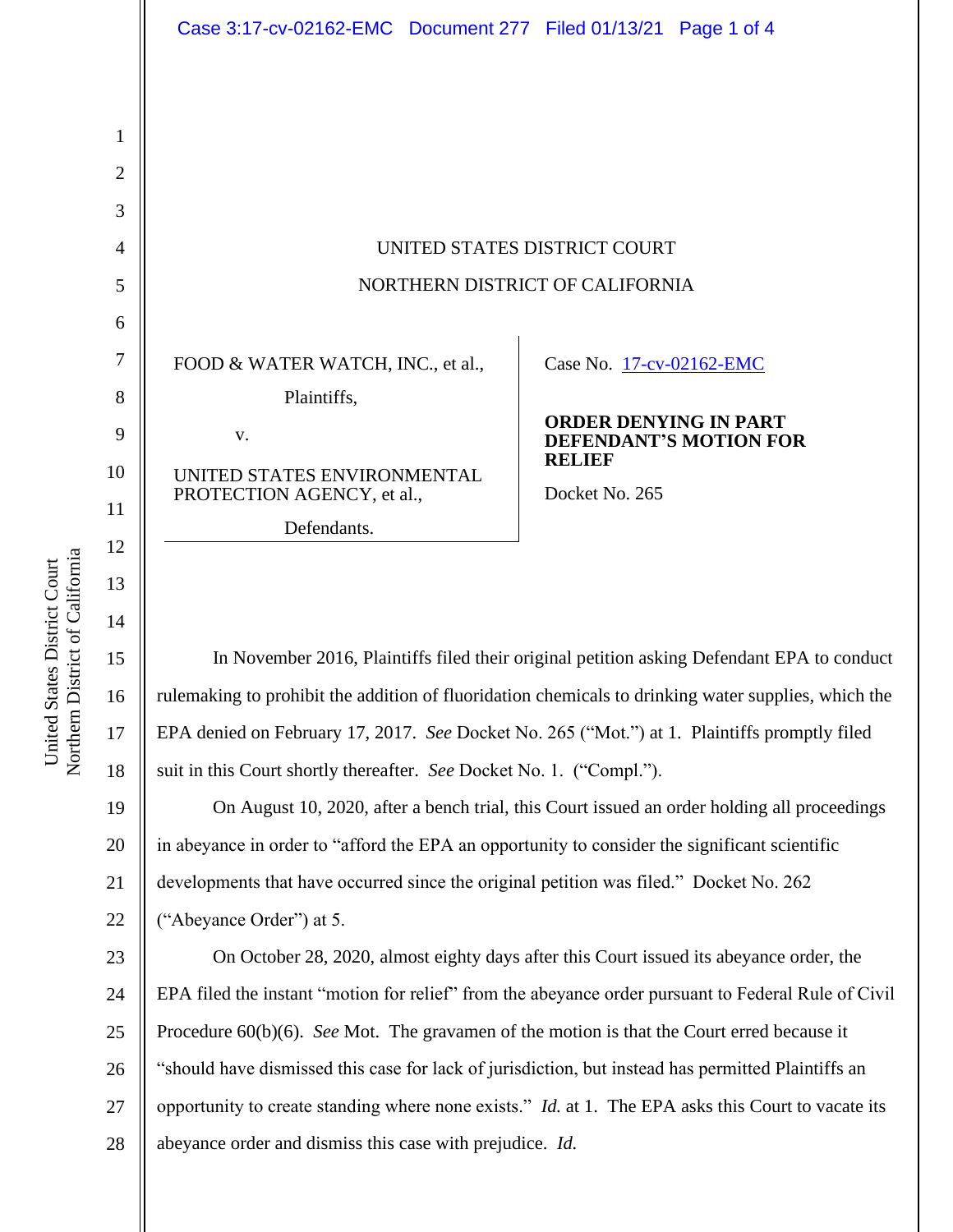Northern District of California Northern District of California United States District Court United States District Court

1 2 3 4 5 6 7 8 9 10 11 12 13 14 15 16 17 18 19 20 21 22 23 24 25 26 Importantly, on November 4, 2020, Plaintiffs filed a supplemental petition<sup>1</sup> with the EPA requesting that the EPA reconsider its earlier denial in light of new information, including: "1) the trial record together with Plaintiffs' admitted exhibits and summary of the record; 2) the MIREC and ELEMENT studies; 3) the pooled BMD analysis of the MIREC and ELEMENT data; 4) the National Toxicology Program's revised draft monograph containing a systematic review of the fluoride literature; 5) a published statement from former NTP director Dr. Linda Birnbaum, about the 'consequential' findings of the NTP's revised monograph; 6) the facts to which the parties stipulated at trial; and 7) several orders of this Court which reject legal positions that EPA relied upon in its denial of the initial petition." *See* Docket No. 272 ("Opp'n") at 2. In other words, the EPA is now able fully to reconsider its denial of Plaintiffs original petition, which is why this Court issued the abeyance order in the first place. The EPA's instant motion for relief from the abeyance order is improper for several reasons. First, the motion is procedurally improper because Rule 60(b)(6) only offers relief from final judgments or orders, not from interlocutory orders. See Fed. R. Civ. P. 60(b)(6) ("On motion and just terms, the court may relieve a party or its legal representative from a *final* judgment, order, or proceeding for . . . any [ ] reason that justifies relief." (emphasis added)); *Banister v. Davis*, 140 S. Ct. 1698, 1710 (2020) ("A Rule 60(b) motion . . . attacks an already completed judgment."); Advisory Committee's Notes on 1946 Amendments to Fed. R. Civ. P. 60 (b) ("The addition of the qualifying word 'final' emphasizes the character of the judgments, orders or proceedings from which Rule 60(b) affords relief; and hence interlocutory judgments are not brought within the restrictions of the rule."); *Mateo v. M/S KISO*, 805 F. Supp. 761, 786 (N.D. Cal. 1991) ("Rule 60(b) motions apply only to final judgments, however, and not to interlocutory rulings."); *Kraft v. Old Castle Precast Inc.*, No. LA CV 15-00701-VBF, 2016 WL 4120049, at \*2 <sup>1</sup> The Court's abeyance order directed Plaintiffs to file a *new* petition with the EPA. *See* Abeyance Order at 4. Plaintiffs explain, however, that they filed a supplemental petition instead "after

27 28 further research revealed that it was EPA's practice to consider second petitions seeking identical relief as 'motions for reconsideration.'" *See* Docket No. 272 ("Opp'n") at n. 1 (citing cases). Therefore, according to Plaintiffs, the supplemental petition is procedurally appropriate because it "did not seek new relief." Id. at 2. Whether the supplemental petition is procedurally improper or

not is for the EPA—not this Court—to decide in the first instance.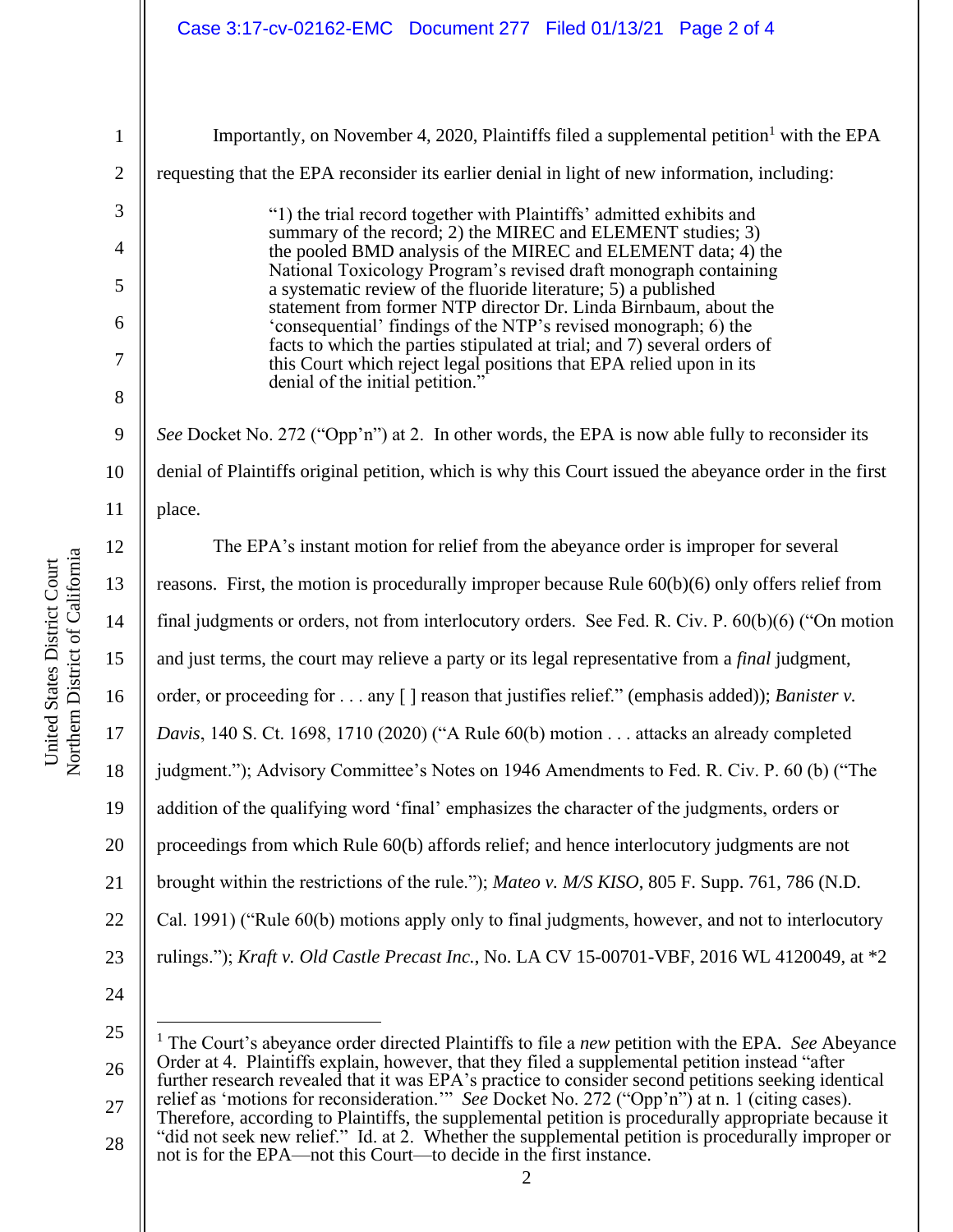1 2 3 4 (C.D. Cal. Aug. 2, 2016), *aff'd sub nom.*, 700 F. App'x 704 (9th Cir. 2017) ("A motion under Rule 60(b) or Rule 59(e) is only appropriate when final judgment has been entered on all claims." (quoting *Panarello v. City of Vineland*, No. 12-4165 (RBK/JS), 2016 WL 3638108, \*5 (D.N.J. July 7, 2016)).

Second, the EPA's motion is improper even if the Court construes it as a motion for reconsideration pursuant to Federal Rule of Civil Procedure 54(b) and Civil Local Rule 7-9. As an initial matter, Local Rule 7-9(a) only allows parties to file motions for reconsideration with leave of court. See Civ. Loc. R. 7-9(a) ("No party may notice a motion for reconsideration without first obtaining leave of Court to file the motion."). Here, the EPA filed its motion without obtaining leave of court, improperly styling it as a "motion for relief."

More importantly, motions for reconsideration are only appropriate under three circumstances:

> (1) "a material difference in fact or law exists from that which was presented to the Court before entry of the interlocutory order for which reconsideration is sought;" $(2)$  "the emergence of new material facts or a change of law occurring after the time of such order;" or (3) "a manifest failure by the Court to consider material facts or dispositive legal arguments which were presented to the Court before such interlocutory order." ).

3 17 18 19 20 21 22 23 24 25 26 27 28 Civ. Loc. R. 7-9(b)(1)–(3). The EPA relies on no new facts or legal authority to argue that the Court should dismiss Plaintiffs' case for lack of standing. In fact, the Court has not yet ruled on whether Plaintiffs have standing or not, so there is nothing to reconsider. *See* Abeyance Order at 1 ("As stated on the record at the August 6, 2020 status conference, the Court believes that there are serious questions regarding whether the named Plaintiffs in this case have standing."). Indeed, the EPA made the exact same lack of standing argument before the Court issued the abeyance order. *See* Docket Nos. 254 ("Br. on Standing"); 255 ("EPA's Prop. Findings of Fact"); 260 ("EPA's Resp. to Pls. Further Statement on New Petition"). That means that the instant motion contravenes Local Rule 7-9 $(c)$ 's prohibition against motions for reconsideration that "repeat any oral or written argument made by the applying party in support of or in opposition to the interlocutory order which the party now seeks to have reconsidered." Civ. Loc. R. 7-9(c). Simply put, the EPA's motion brings up nothing new. Therefore, reconsideration is not appropriate.

5

6

7

8

9

10

11

12

13

14

15

16